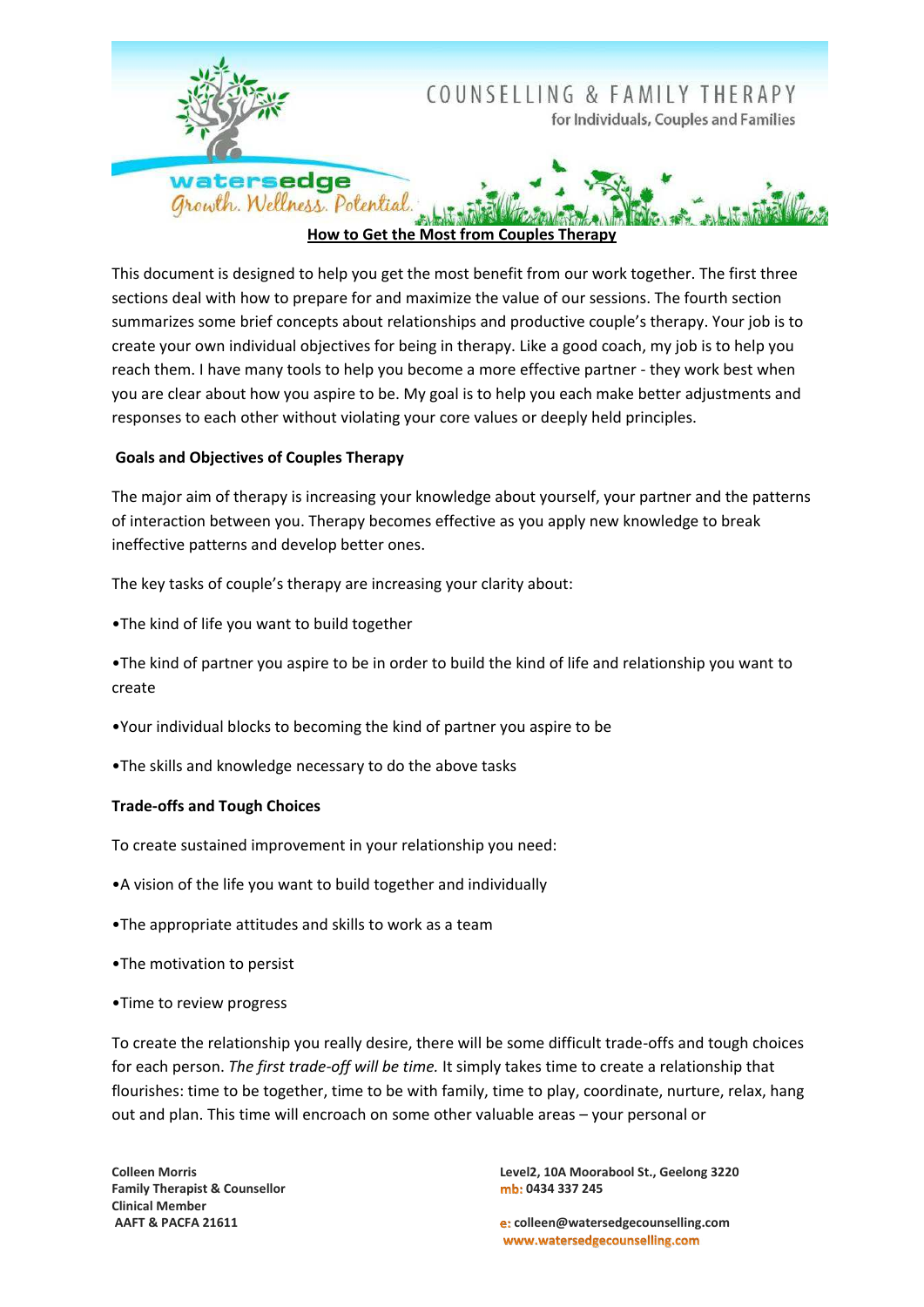

professional time. The second compromise is comfort. That means emotional comfort, like going out on a limb to try novel ways of thinking or doing things, listening and being curious instead of butting in, speaking up instead of becoming resentfully compliant or withdrawing.

At the beginning, there will be emotional risk taking action, but you will never explore different worlds if you always keep sight of the shoreline. In addition, few people are emotionally comfortable being confronted with how they don't live their values or being confronted with the consequences of their actions. The other comfort that will be challenged is energy comfort. It simply takes effort to sustain improvement over time - staying conscious of making a difference over time - remembering to be more respectful, more giving, more appreciative etc. It takes effort to remember and act. The other effort is even more difficult for some people - that is improving their reaction to problems. For example, if one person is hypersensitive to criticism and his/her partner is hypersensitive to feeling ignored, it will take effort to improve their sensitivity instead of hoping the partner will stop ignoring or criticizing. In all these areas, there is generally a conflict between short-term gratification and the long-term goal of creating a satisfying relationship. The blunt reality is that, in an interdependent relationship, effort is required on the part of each person to make a sustained improvement. It is like pairs figure skating - one person cannot do most of the work and still create an exceptional team.

# How to Maximize the Value from your Couples Therapy Sessions

A common yet unproductive pattern in couple's therapy is making the focus be whatever problem happens to be on someone's mind at the moment. This is a reactive (and mostly ineffective) approach to working things through.

The second unproductive pattern is showing up with each person saying, "I don't know what to talk about, do you?" While this blank slate approach may open some interesting doors, it is a hit or miss process.

The third common unproductive pattern is discussing whatever fight you are in at the moment or whatever fight you had since the last meeting. Discussing these fights/arguments without a larger context of what you wish to learn from the experience is often an exercise in spinning your wheels. Over time, repeating these patterns will lead to the plaintive question, "Are we getting anywhere?" A more powerful approach to your couple's therapy sessions is for each person to do the following before each session:

1. Reflect on your objectives for being in therapy.

2. Think about your next step that supports or relates to your larger objectives for the kind of relationship you wish to create, or the partner you aspire to become. This reflection takes some effort. Yet few people would call an important meeting and then say, "Well, I don't have anything to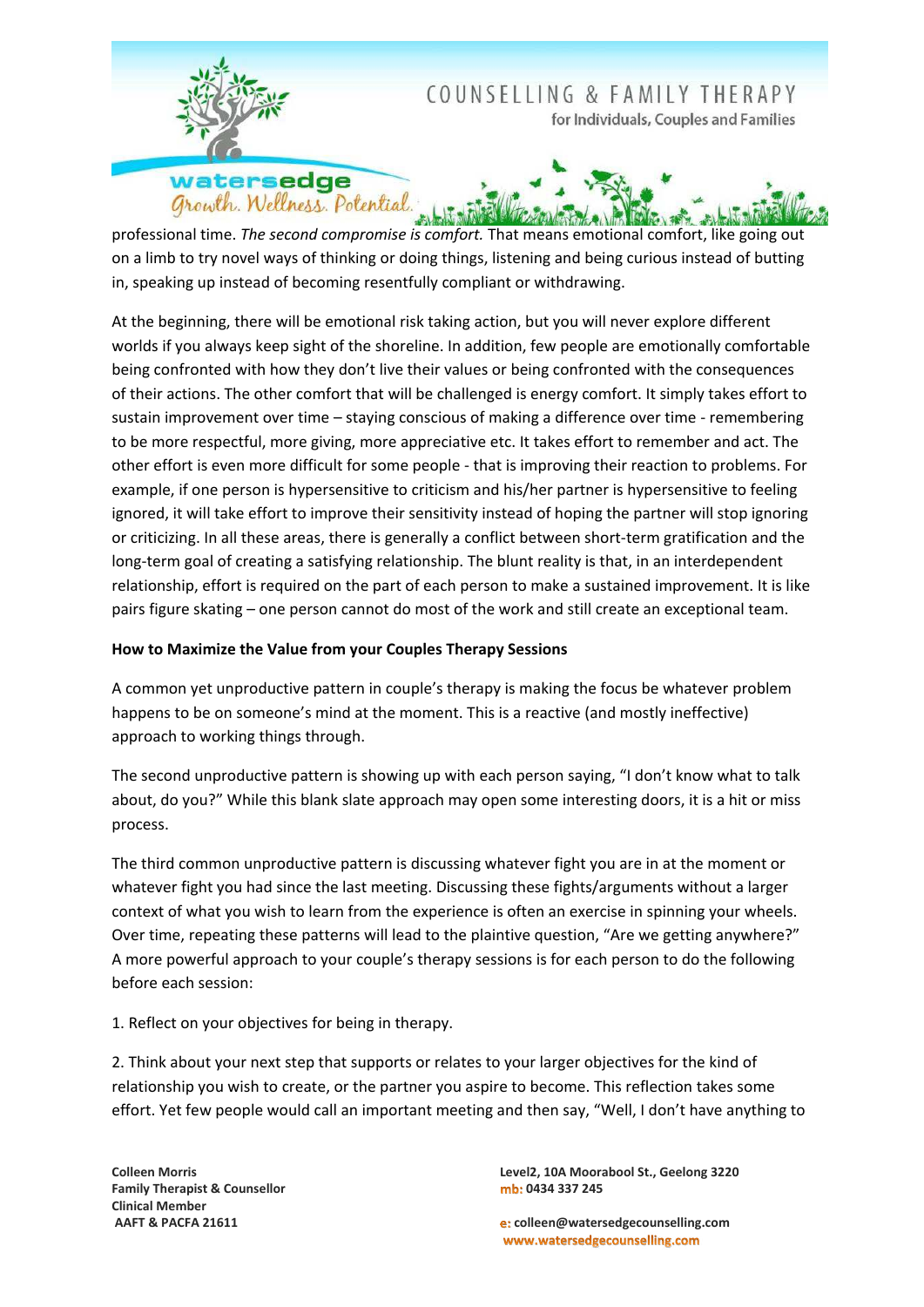

bring up, does anyone else have anything on their agenda?" Your preparation will pay high dividends.

## **Important Concepts for Couples Therapy and Relationships**

The following ideas can help identify areas of focus in our work and/or stimulate discussion between you and your partner between meetings. If you periodically review this list, you will discover that your reflections and associations will change over time. So please revisit this list often, it will help you keep focus during our work.

## **Attitude is Key**

When it comes to improving your relationship, your attitude toward change is more important than what action to take. What to do and how to do it can often be easily identified. The real challenge is why you don't do it. How to think differently about a problem is often more effective than just trying to figure out what action to take. Your partner is quite limited in his/her ability to respond to you. You are quite limited in your ability to respond to your partner. Accepting that is a huge step into maturity. The definite possibility exists that you have some flawed assumptions about your partner's motives. And that he/she has some flawed assumptions about yours. The problem is, most of the time we don't want to believe those assumptions are flawed.

#### **Focus on Changing Yourself Rather than Your Partner**

Couples therapy works best if you have more goals for yourself than for your partner. I am at my best when I help you reach objectives you set for yourself. Problems occur when reality departs sharply from our expectations, hopes, desires and concerns. It's human nature to try and change one's partner instead of adjusting our expectations. This aspect of human nature is what keeps therapists in business. The hardest part of couple's therapy is accepting you will need to improve your response to a problem (how you think about it, feel about it, or what to do about it). Very few people want to focus on improving their response. It's more common to build a strong case for why the other should do the improving. You can't change your partner. Your partner can't change you. You can influence each other, but that doesn't mean you can change each other. Becoming a more effective partner is the most efficient way to change a relationship. It's easy to be considerate and loving to your partner when the vistas are magnificent, the sun is shining and breezes are gentle. But when it gets bone chilling cold, you're hungry and tired, and your partner is whining and snivelling about how you got them into this mess, that's when you get tested. Your leadership and your character get tested. You can join the finger pointing or become how you aspire to become. Nothing is impossible for the person who doesn't have to do it. Fear lets you know you're not prepared. If you view fear in that mode, it becomes a signal to prepare the best you can. You can learn a lot about yourself by understanding what annoys you and how you handle it. The more you believe your partner should be different, the less initiative you will take to change the patterns between you.

**Colleen Morris Family Therapist & Counsellor Clinical Member** AAFT & PACFA 21611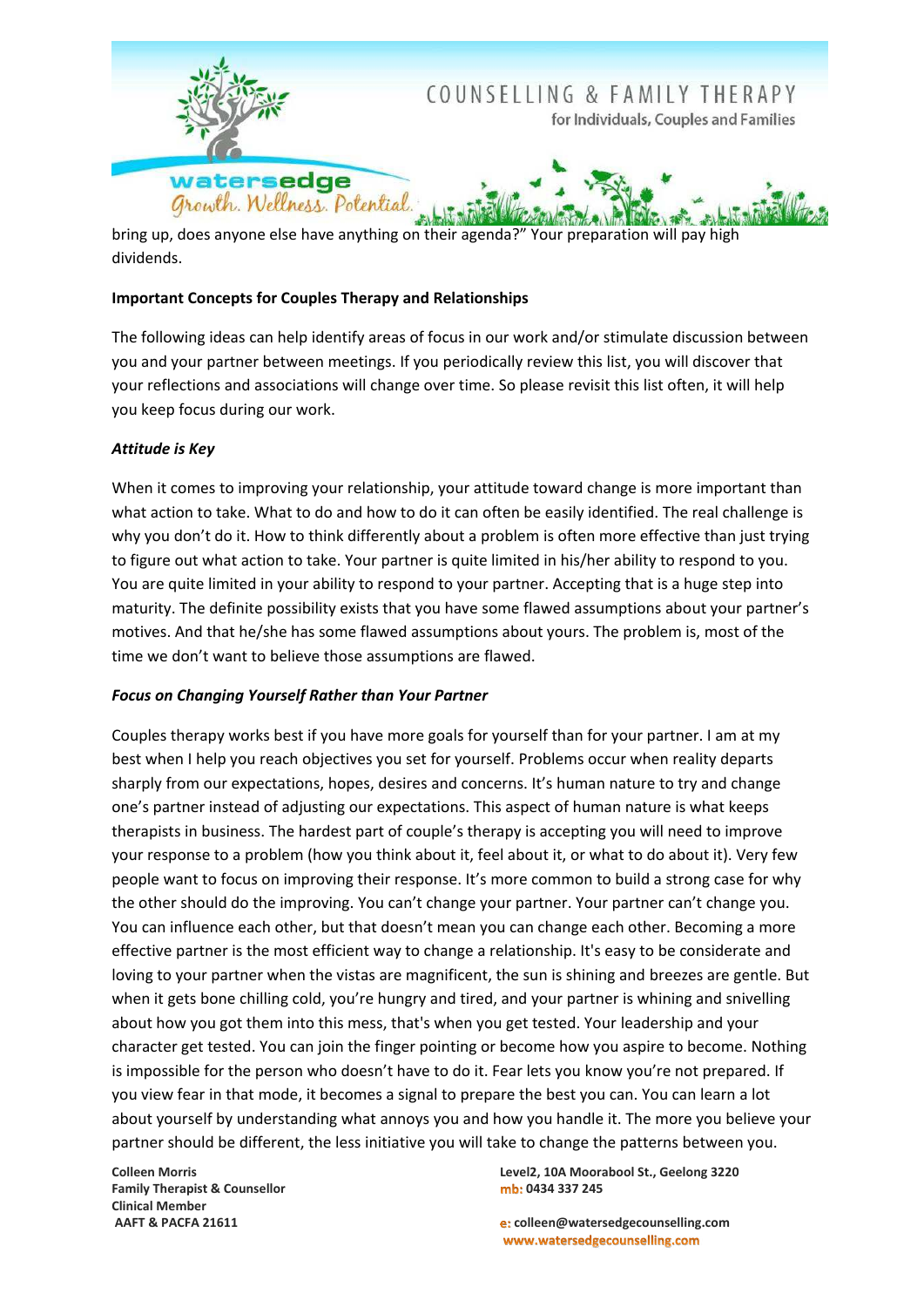

# **Zen Aspects of Couples Therapy (Some Contradictions)**

All major goals have built in contradictions, for example, speak up or keep the peace. All significant growth comes from disagreements, dissatisfaction with the current status, or a striving to make things better. Paradoxically, accepting that conflict produces growth and learning to manage inevitable disagreements is the key to more harmonious relationships. It's not what you say. It's what they hear. Solutions, no matter how perfect, set the stage for new problems.

## **Tough Questions**

Asking good questions - of yourself and your partner - helps you uncover causes beneath causes. In a strong disagreement, do you really believe your partner is entitled to their opinion? Under duress, do you have the courage and tenacity to seek your partner's reality and the courage to express your reality when the stakes are high? Why is it important to let your partner know what you think, feel and are concerned about? (Because they really can't appreciate what they don't understand.) What is the price your partner will have to pay to improve their response to you? How much do you care about the price they will have to pay? (Everything has a price and we always pay it.) Can you legitimately expect your partner to treat you better than you treat him/her? Can you legitimately expect your partner to treat you better than you treat yourself? If you want your partner to change, do you think about what you can do to make it easier? When a problem shows up, it's natural to think "What should I do about it?" A much more productive question is, "How do aspire to be in this situation?"

#### The Importance of Communication

The three most important qualities for effective communication are respect, openness and persistence. Good communication is much more difficult than most people want to believe. Effective negotiation is even harder. A couple's vision emerges from a process of reflection and inquiry. It requires both people to speak from the heart about what really matters to each. We are all responsible for how we express ourselves, no matter how others treat us. Communication is the number one presenting problem in couples counselling. Effective communication means you need to pay attention to:

•Managing unruly emotions, such as anger that is too intense

. How you are communicating - whining, blaming, being vague, etc.

. What you want from your partner during the discussion

. What the problem symbolizes to you

**Colleen Morris Family Therapist & Counsellor Clinical Member** AAFT & PACFA 21611

Level2, 10A Moorabool St., Geelong 3220 mb: 0434 337 245

e: colleen@watersedgecounselling.com www.watersedgecounselling.com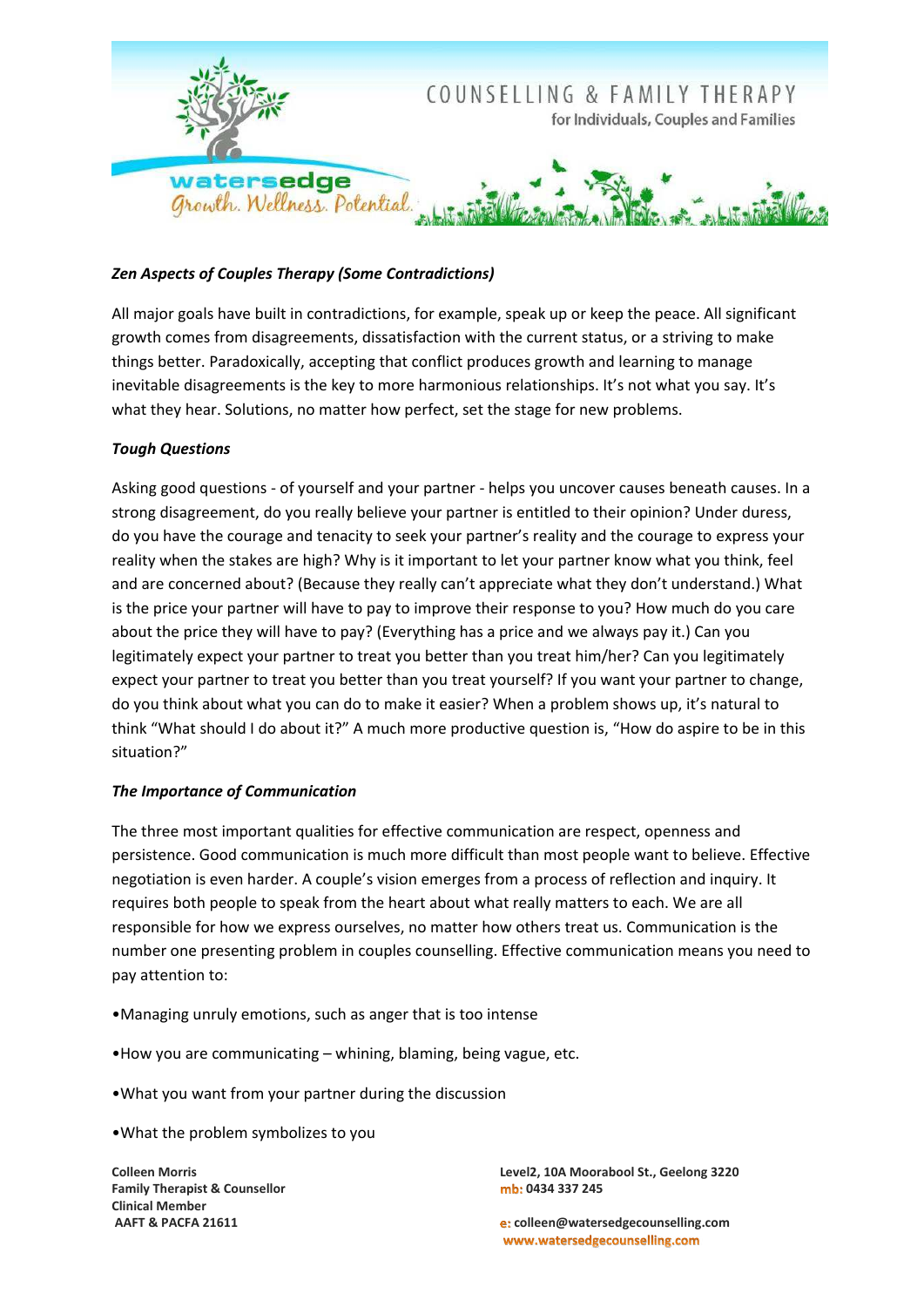

•The outcome you want from the discussion

•Your partner's major concerns

. How you can help your partner become more responsive to you

. The beliefs and attitudes you have about the problem

No wonder good communication is so hard

#### **Some Final Thoughts...**

You can't create a flourishing relationship by only fixing what's wrong. But it's a start.

Grace under pressure does not spring full-grown even with the best of intentions - practice, practice and more practice. Practice the right things and you will get there

Love is destroved when self-interest dominates

If you don't know what you feel in important areas of your relationship, it is like playing high stakes poker when you see only half your cards. You will make a lot of dumb plays

The possibility exists that we choose partners we need but don't necessarily want

To get to the bottom of a problem often means you first accept how complex it is

Trust is the foundational building block of a flourishing relationship. You create trust by doing what you say you will do

It's impossible to be in a highly inter-dependent relationship without ever being judgmental or being judged. If you strive to always feel emotionally safe in your relationship and get it, you will pay the price by becoming dull. If neither of you ever rocks the boat, you will end up with a dull relationship

Knowledge is not power. Only knowledge that is applied is power.

Most of the ineffective things we do in relationships fall into just a few categories:

•Blame or attempt to dominate

•Disengage/withdraw

•Resentful compliance

•Whine

•Denial or confusion

**Colleen Morris Family Therapist & Counsellor Clinical Member** AAFT & PACFA 21611

Level2, 10A Moorabool St., Geelong 3220 mb: 0434 337 245

e: colleen@watersedgecounselling.com www.watersedgecounselling.com